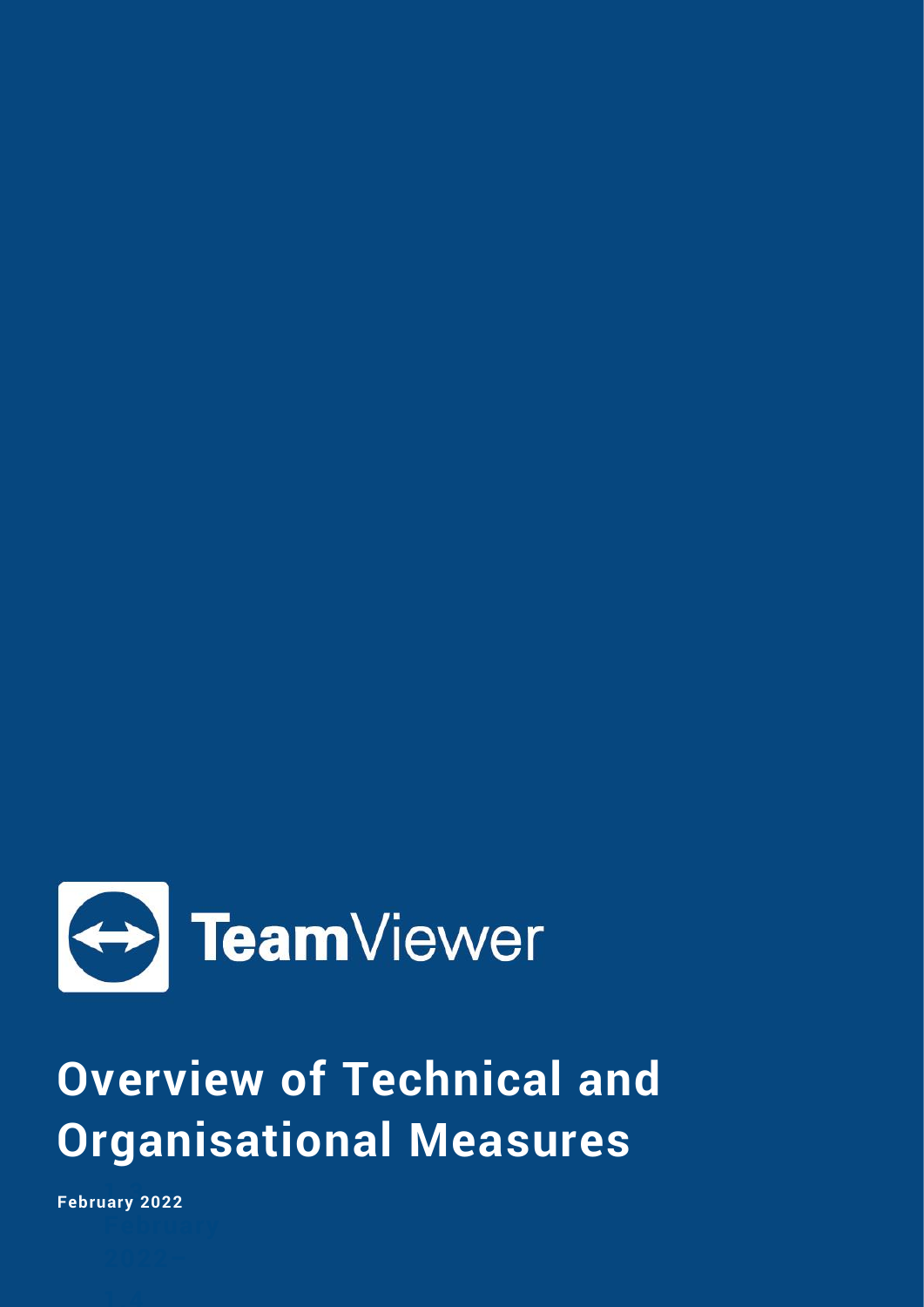# **Content**

| $\mathbf{1}$   |     |                                                                     |  |
|----------------|-----|---------------------------------------------------------------------|--|
|                | 1.1 |                                                                     |  |
|                | 1.2 |                                                                     |  |
| $\overline{2}$ |     |                                                                     |  |
|                | 2.1 |                                                                     |  |
|                | 2.2 | HIRING ("ONBOARDING") AND DEPARTURE ("OFFBOARDING") OF EMPLOYEES  5 |  |
|                | 2.3 |                                                                     |  |
|                | 2.4 |                                                                     |  |
|                | 2.5 |                                                                     |  |
| $\mathbf{R}$   |     |                                                                     |  |
|                | 3.1 |                                                                     |  |
|                | 3.2 |                                                                     |  |
| 4              |     |                                                                     |  |
| 5.             |     |                                                                     |  |
|                | 5.1 |                                                                     |  |
|                | 5.2 |                                                                     |  |
| 6              |     |                                                                     |  |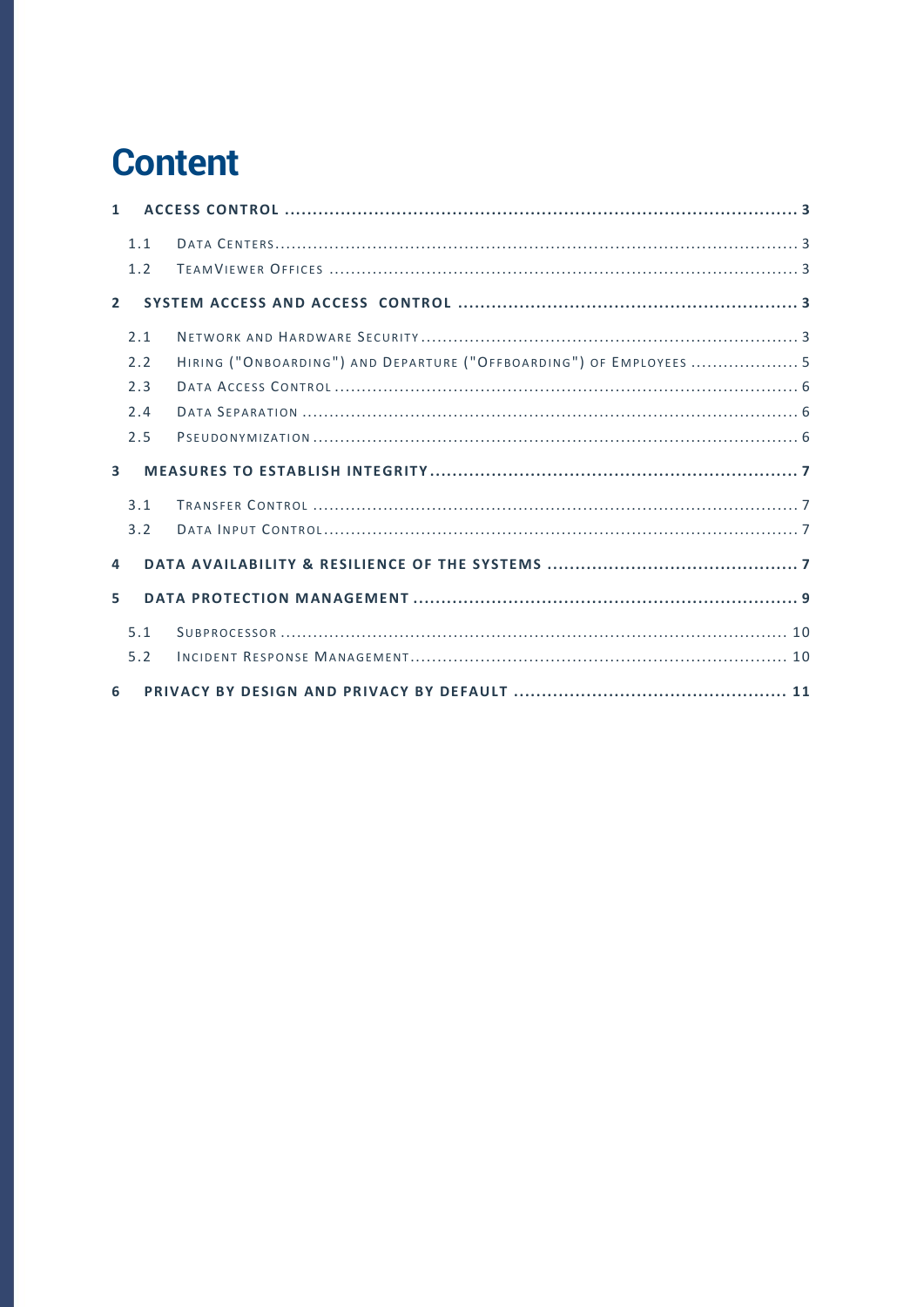### <span id="page-2-0"></span>**1 Access Control**

#### <span id="page-2-1"></span>**1.1 Data Centers**

TeamViewer does not own, lease or operate any TeamViewer server infrastructure for its offices or production environment. The TeamViewer production environment is a purely cloud -based infrastructure hosted in ANEXIA data centers.

TeamViewer has access control measures in place to prevent unauthorized access to data processing equipment where personal data is stored or processed.

#### <span id="page-2-2"></span>**1.2 TeamViewer Offices**

Only authorized persons have physical access to premises, buildings or rooms where personal data is stored and used. TeamViewer facilities are protected by key systems, intrusion detection systems, access control and active key management. Access rights are granted to authorized individuals on an individual basis, including visitors who must be accompanied by authorized personnel. Employees and visitors are required to wear their badges visibly at all times when on the premises.

# <span id="page-2-3"></span>**2 System Access and Access Control**

TeamViewer relies on the following system access control measures to prevent unauthorized persons from using data processing systems where personal data is stored or processed.

#### <span id="page-2-4"></span>**2.1 Network and Hardware Security**

The TeamViewer corporate network is protected from the public network by firewalls and threat detection and subsequent removal systems. The latest anti-virus/malware detection software is used to detect, remove and prevent malicious code. Security patch management is implemented and remote access to the TeamViewer corporate network is protected by strong authentication mechanisms and a VPN.

TeamViewer uses a role-based security architecture and requires that users of the system be identified and authenticated before they can use system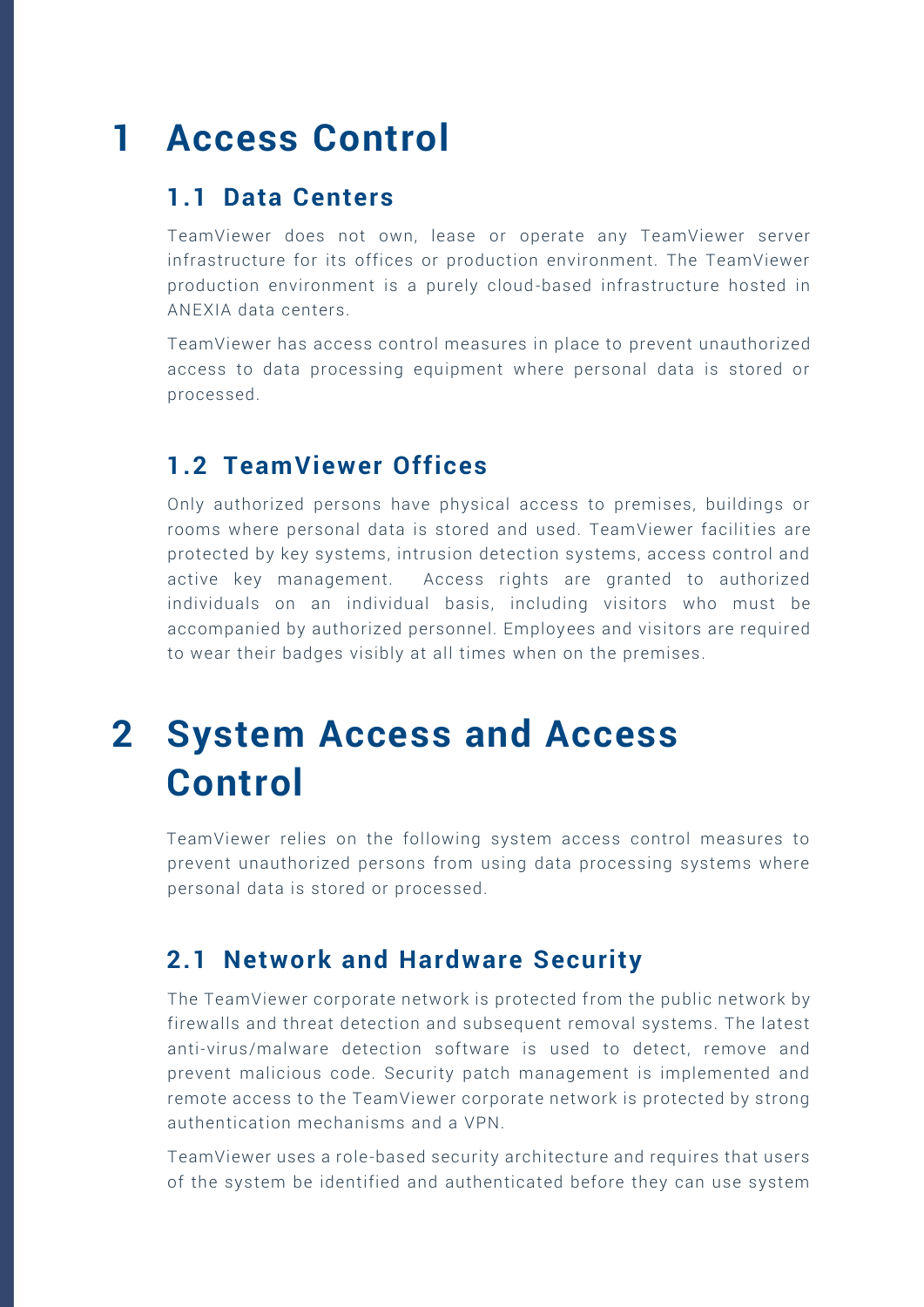resources. Resources are protected by native security and add-on software products that identify and authenticate users and validate access requests against users' authorized roles in access control lists. In situations where incompatible responsibilities cannot be separa ted, TeamViewer implements monitoring of one or more responsibilities. Monitoring must be performed by a supervisor without responsibility for performing the conflicting activities or by employees in a separate department.

All resources are managed in the asset inventory system and each resource is assigned an owner. Owners are responsible for approving access to the resource and performing checks on access by role.

Employees log in to the TeamViewer network with an Active Directory user ID and password. Users must also log in separately to any systems or applications that do not use Active Directory's split sign -on functionality. Passwords must meet defined password standards and are enforced by parameter settings in Active Directory. These settings are part of the configuration standards and force users to change passwords at a defined interval. User IDs are locked after a certain number of unsuccessful login attempts to prevent access to system and resources. Additionally, after a defined period of inactivity, users' screens are locked automatically.

Employees accessing the system from outside the TeamViewer network must use a Virtual Private Network (VPN) tunnel and two -factor authentication system. Employees are issued VPN certificates when they are hired and access is disabled when they leave.

TeamViewer employees access the two-factor authentication services over the Internet by using the Secure Socket Layer (SSL) functionality of their web browser. These TeamViewer employees first enter a valid user ID and password to gain access to TeamViewer cloud resources. The passwords must match the password configuration requirements configured on the virtual devices using the virtual server administration account. Virtual devices are initially configured according to TeamViewer configuration defaults, but these configuration parameters can be changed using the virtual server administration account.

TeamViewer maintains a SOC that monitors critical systems and alerts around the clock to manage security incidents. These services are operated in a compliant and data protection-friendly manner while ensuring a threat response that is appropriate to the organization's risk level.

TeamViewer employees can log in to their systems via virtual server administration accounts. These administration accounts use a two -tier authentication system based on digital certificates.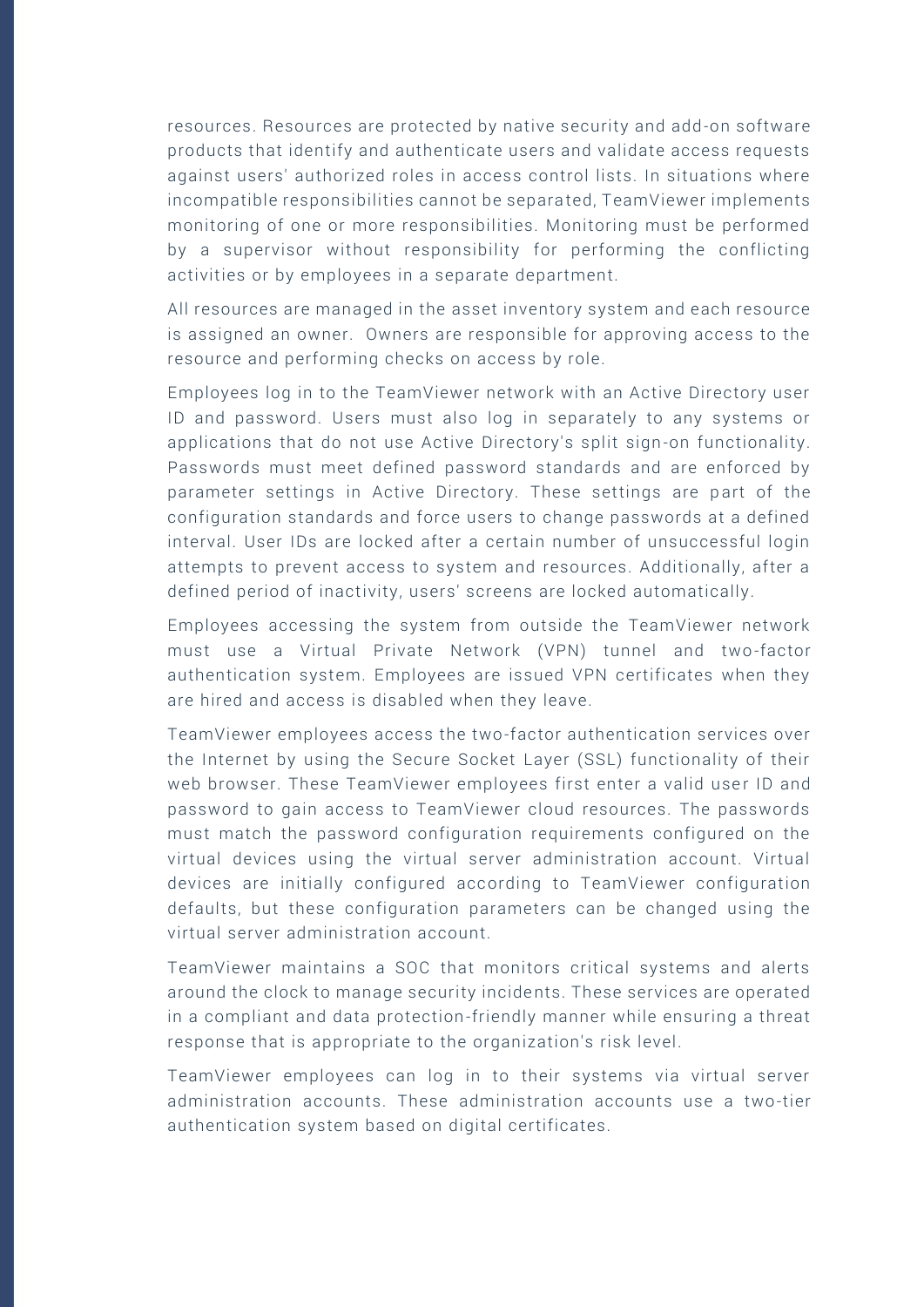User IDs and access rules are defined according to the role of each employee. Access rules are predefined based on the defined roles. When changes are made to a position, the associated rights and access rules are changed accordingly.

Annually, access rights are reviewed by team leaders and reconciled with the job description, tasks to be separated, and risks associated with access rights.

The revocation of rights and access as well as the deactivation of the account in the event of an employee's departure ("offboarding") or in the event of a change of position is carried out by the IT Service Desk to delete the employee's access or adjust the access rights.

Managers review the lists and enter the required changes into the event management record. The record is returned to the security help desk for processing. The IT Service Desk Manager identifies any records that have not been returned within two weeks and contacts the manager. As part of this process, the Information Security Officer (ISO) reviews employees with access to privileged roles and requests changes through the event management system.

Only authorized persons can access systems that process personal data. TeamViewer uses multiple authorization levels when granting access to systems. All employees access TeamViewer's corporate systems via a personalized account (user ID) and have access only to the systems they need to access to perform their duties. Authorizations and privileges are reviewed on a regular basis. Similarly, rights to access systems are reviewed when employees are assigned new roles or leave TeamViewer.

TeamViewer has a password policy that governs the proper use and setup of passwords, including the frequency with which they must be changed, minimum requirements, and complexity.

#### <span id="page-4-0"></span>**2.2 Hiring ("Onboarding") and Departure ("Offboarding") of Employees**

When an employee is hired, he or she is assigned to a position in the HR management system. 10 (ten) days before the employee's start date, the HR team creates a so-called "onboarding" ticket that contains the employee's user IDs and the access rights to be granted. The ticket is used by the IT service desk to create user IDs and access r ules. The access rules are defined according to the minimal principle (each employee is granted only the permissions he/she needs to perform his/her task). In addition, the ticket system contains a template for employees who change their position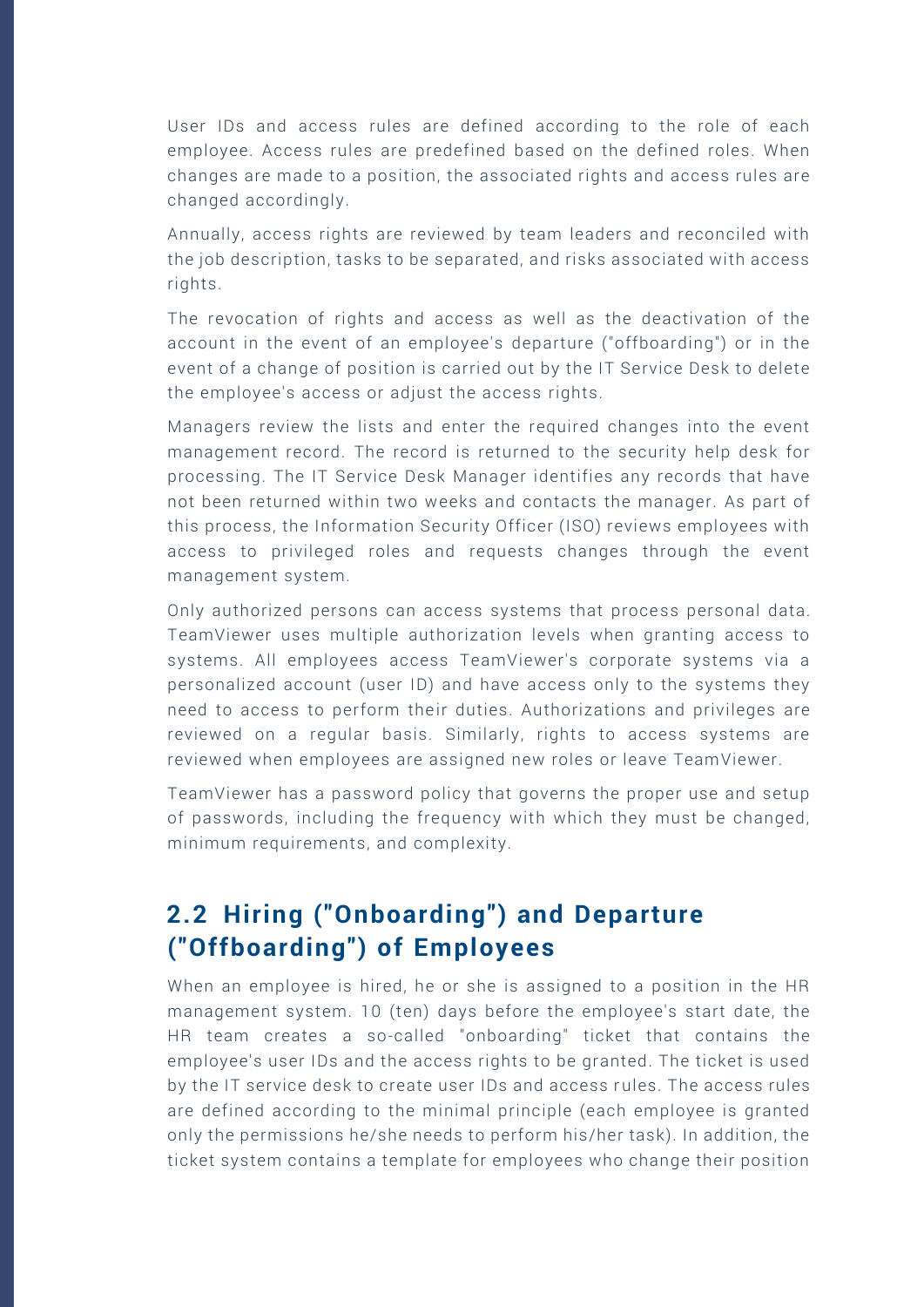and the associated rights, which must be changed accordingly within the existing access rules.

Access rights are reviewed annually by team leaders to determine if they need to be revoked. When evaluating access rights, team leaders consider the job description, the tasks to be separated, and the risks associated with access rights.

After an employee's employment ends, the HR department again creates a ticket. These tickets are processed by the IT Service Desk to remove the employee's access in all systems. The IT Se rvice Desk uses the tickets to lock user IDs and delete all access roles from IDs owned by the ticket's employee.

The lists of former employees are checked and the desired changes are noted in the data record. The record is returned to the IT Security Help Desk for processing. The IT Service Desk Manager identifies any records that are not returned within two weeks and contacts the appropriate Team Leader. As part of this process, the Information Security Officer (ISO) reviews employees with access to specific roles (including confidential roles) and implements changes through the system.

#### <span id="page-5-0"></span>**2.3 Data Access Control**

TeamViewer controls access to systems containing personal data through a mixture of role-based access control (RBAC) and user rights management. This ensures that access to and use of data is minimized, both in terms of general processing and in terms of the list and scope of access for TeamViewer employees. These access controls vary depending on the sensitivity of the data stored and operational requirements

#### <span id="page-5-1"></span>**2.4 Data Separation**

Networks are segregated and segmented. This works within RBAC to minimize risks in line with sound security and data protection practices. For example, data for different products/purposes are processed separately where possible, including by separating production and test environments. Where appropriate, data is processed separately to avoid unnecessary mixing of data and processing beyond the purpose.

#### <span id="page-5-2"></span>**2.5 Pseudonymization**

TeamViewer uses pseudonymization where it can be applied without affecting the efficiency of processes and/or where it is necessary to protect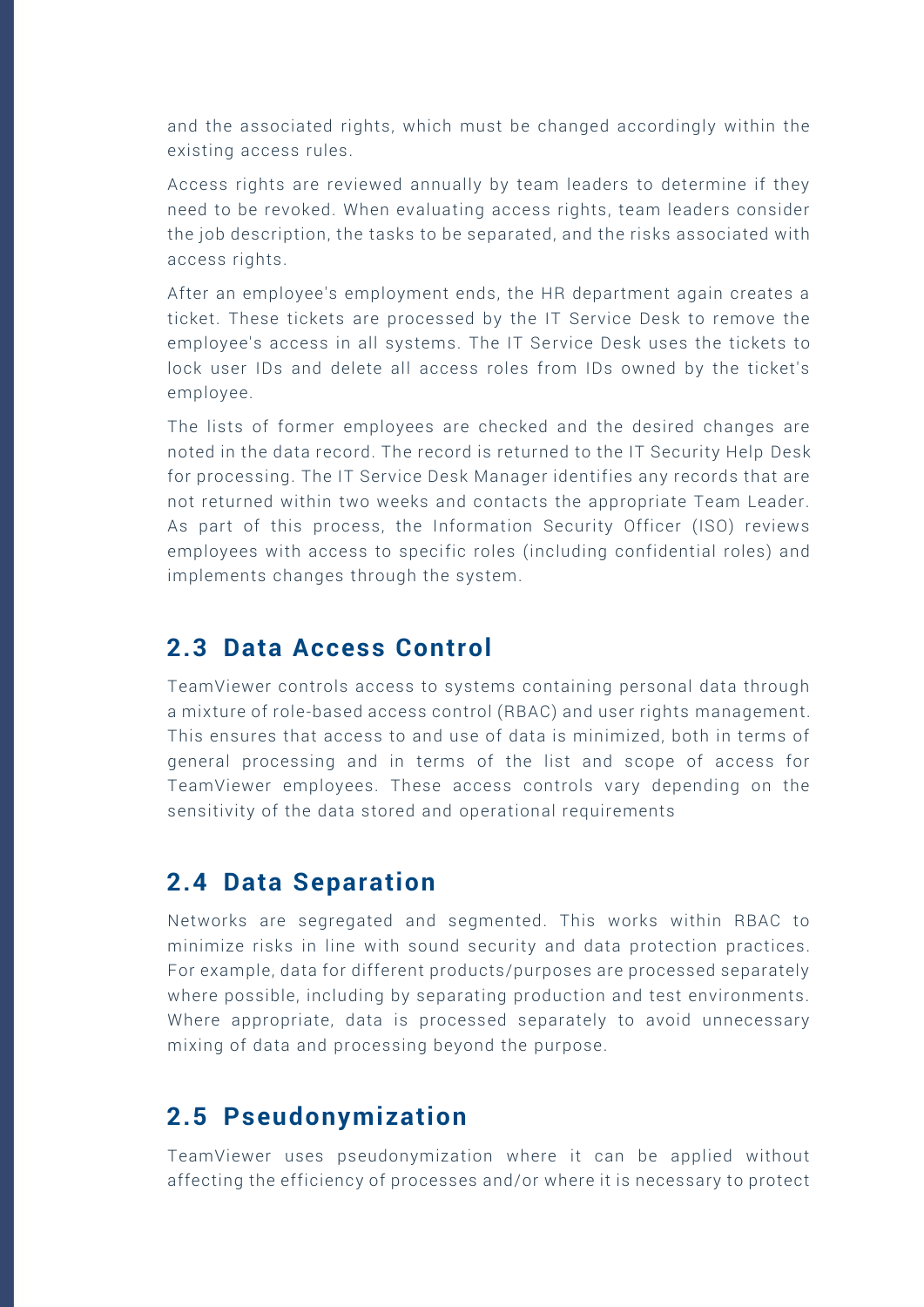data in the event that disclosure is required. Where possible as part of the disclosure process, anonymization is used. Data that can identify subjects contained in pseudonymized data is stored separately and encrypted where possible.

TeamViewer has a process for assessing internal data sharing and uses pseudonymization to limit use for certain purposes.

### <span id="page-6-0"></span>**3 Measures to Establish Integrity**

#### <span id="page-6-1"></span>**3.1 Transfer Control**

TeamViewer has forwarding controls in place to ensure that data is secure during transmission and that the level of protection does not fall below a minimum standard once it leaves the perimeter.

These security measures include securing transmissions with SSL/TLS, https, etc. and the use of VPNs throughout the organization. TeamViewer maintains firewalls and other standard security systems to protect operations and data.

Firewall systems are in place to filter unauth orized incoming network traffic from the Internet and deny any type of network connection that is not explicitly authorized. Network Address Translation (NAT) functionality is used to manage internal Internet Protocol (IP) addresses. Administrative access to the firewall is restricted to authorized personnel.

#### <span id="page-6-2"></span>**3.2 Data Input Control**

TeamViewer has systems in place to log who has accessed or modified personal data, including linking such controls to individual accounts.

## <span id="page-6-3"></span>**4 Data Availability & Resilience of the Systems**

TeamViewer creates backups of critical data in accordance with common practice and ensures that these backups act as a reliable failover in the event of a catastrophic failure.

Customer data is backed up and monitored by Operations staff for completeness and exceptions. In the event of an exception, Operations performs troubleshooting to identify the root cause and then reruns the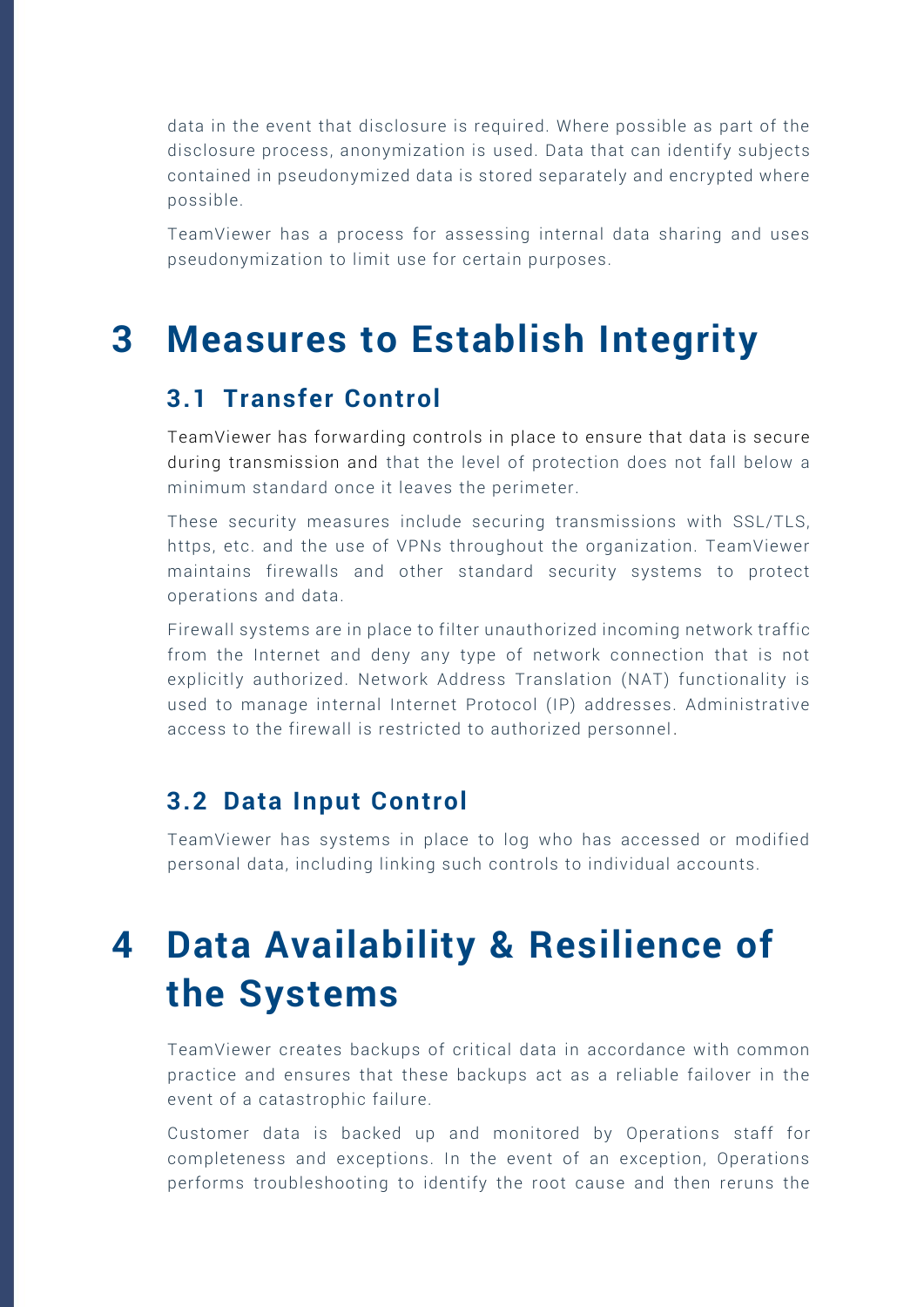backup job immediately or as part of the next scheduled backup job, depending on the preferences specified by the customer in the documented work instructions.

Backup infrastructure is physically secured in locked cabinets and/or caged environments within third-party data center. The backup infrastructure resides on private networks that are logically sec ured from other networks.

Incident response policies and procedures are in place to guide personnel in reporting and dealing with information technology incidents. Procedures are in place to detect, report, and respond to system security breaches and other incidents. Incident response procedures are in place to detect and respond to incidents on the network.

TeamViewer monitors the utilization of physical and computer infrastructure, both internally and for customers, to ensure that service delivery meets service level agreements.

TeamViewer evaluates the need for additional infrastructure capacity in response to the growth of existing customers or the addition of new customers. Infrastructure capacity monitoring includes, but is not limited to, the following infrastructure:

- Data centre space, power, and cooling
- Disk storage
- Tape storage
- Network bandwidth

TeamViewer has implemented a patch management process to ensure that contracted customer and infrastructure systems are patched in accordance with vendor recommended operating system patches. Customers and TeamViewer system owners review proposed operating system patches to determine if the patches are applied.

TeamViewer is responsible for determining the risk of applying or not applying patches based on the security and availability impact of these systems and any critical applications hosted on them. TeamViewer staff will verify that all patches have been applied and that a reboot has been performed, if applicable.

Redundancy is built into the system infrastructure that supports the data centre services to ensure that there is no single point of failure, which includes firewalls, routers, and servers. If a primary system fails, the redundant hardware is configured to take its place.

Penetration testing is performed to measure the security posture of a target system or environment. The third-party vendor uses an industry -standard penetration testing methodology specified by TeamViewer. The third-party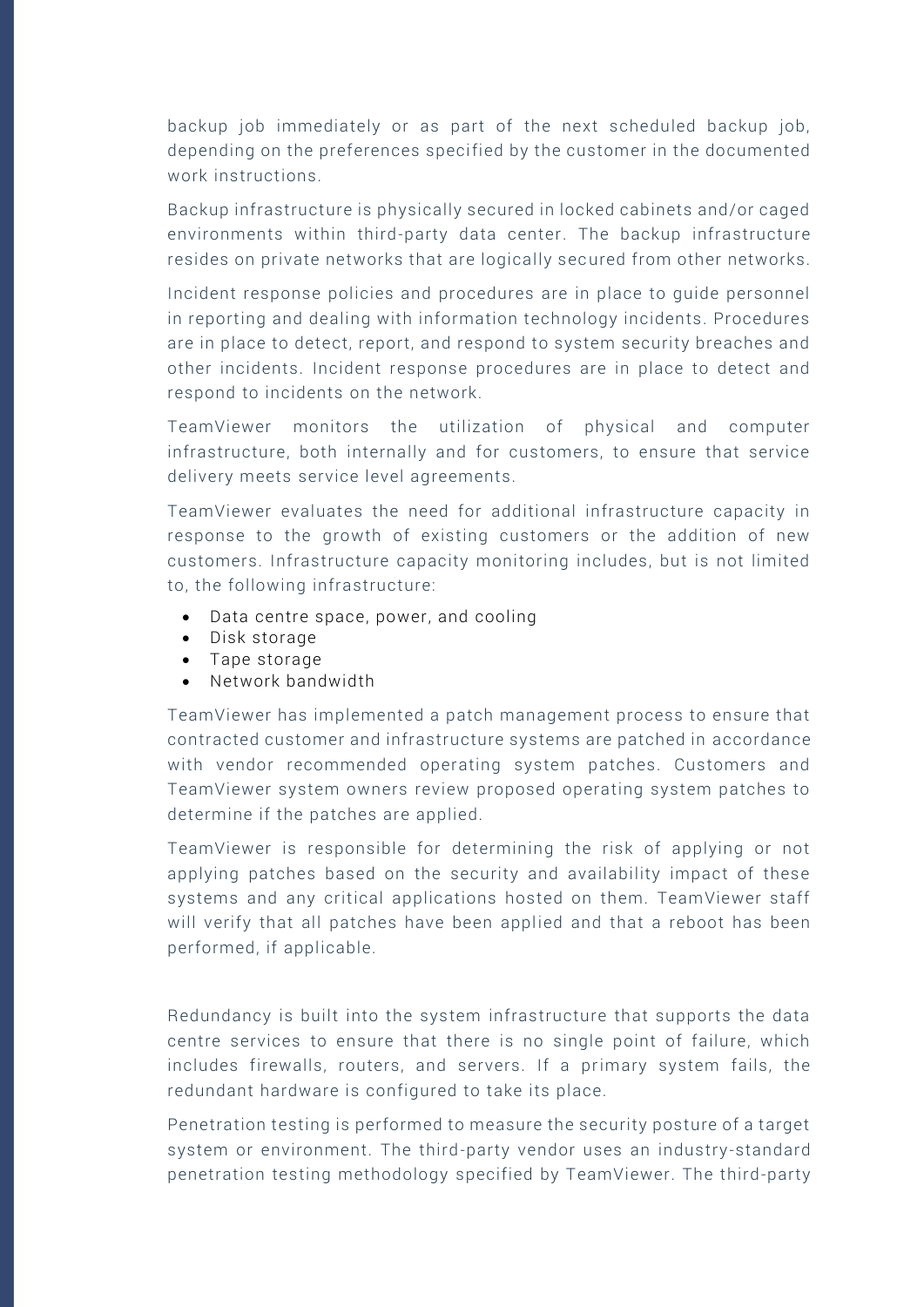vendor's approach begins with a vulnerability assessment of the target system to determine what vulnerabilities exist on the system that can be exploited through a penetration test, simulating a disgruntled/affecte d insider or an attacker who has gained internal access to the network.

Once the vulnerabilities are identified, the third -party vendor attempts to exploit the vulnerabilities to determine if unauthorized access or other malicious activity is possible.

Penetration testing includes testing of the network and application layers, as well as testing of the controls and processes around the networks and applications. Testing is performed both externally (external testing) and within the network.

Vulnerability scans are performed weekly by TeamViewer in accordance with TeamViewer policies. Upon request, a vulnerability scan will also be performed by a third-party vendor per customer in accordance with TeamViewer policies. The third-party vendor uses industry standard scanning technologies and a formal methodology specified by TeamViewer. These technologies are customized to efficiently test the organization's infrastructure and software while minimizing the potential risks associated with active scanning. Retests and on-demand scans are performed as needed. Scans are performed outside of peak business hours.

Tools that need to be installed in the TeamViewer system are implemented via the change management process. Scanning is performed with approved scan templates and with bandwidth throttling options enabled.

Authorized employees can access the system over the Internet using VPN technology. Employees are authenticated by a token -based two-factor authentication system.

### <span id="page-8-0"></span>**5 Data Protection Management**

TeamViewer maintains a variety of privacy policies and procedures for which the DPO (Data Protection Officer) and TeamViewer management are ultimately responsible. TeamViewer continually updates its privacy and security measures in accordance with updated policies, applicable laws and best practices. This includes regular reviews of documentation of procedures, training, and technical and organizational measures, maintaining and creating processing logs, and conducting data protection impact assessments as appropriate.

TeamViewer has processes, policies and procedures that describe physical security, logical access, computer operations, change control and data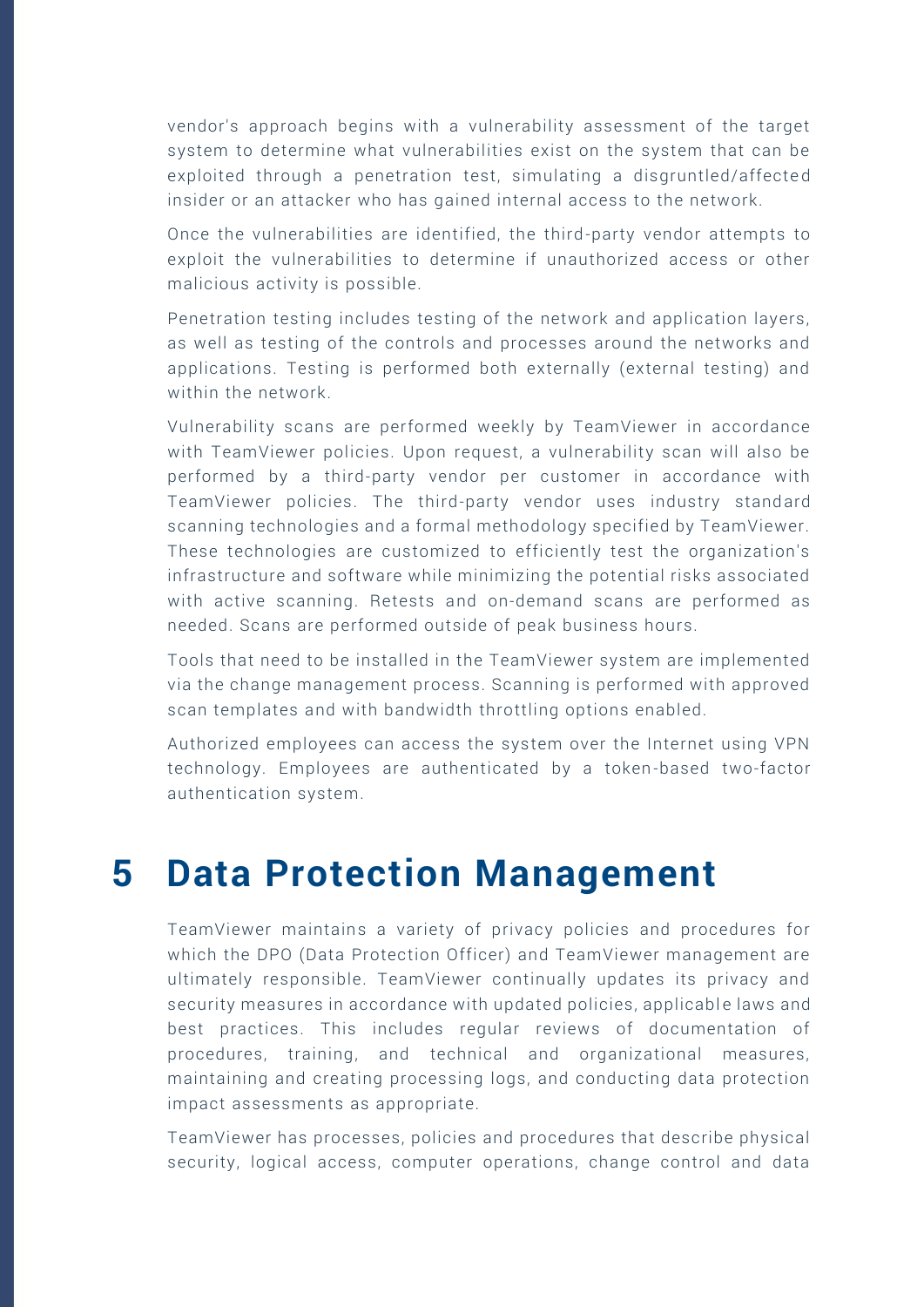communication standards. All teams are expected to adhere to TeamViewer policies and procedures that define how servic es are to be delivered. These are located on the company intranet and can be viewed by any TeamViewer team member.

Employees receive regular data protection training and are bound to confidentiality. TeamViewer conducts regular awareness training for employees at least once a year, but the frequency may increase as needed.

TeamViewer designates at least one person per department who is responsible for compliance and implementation of the requirements of the GDPR. All responsible data protection staff member s have at least one IAPP CIPP qualification relevant to their area of work.

A review of the effectiveness of the technical and organizational measures is carried out at least annually. Data protection impact assessments are carried out when necessary or where one would provide a different benefit.

There is a formalized policy for handling data subject requests under the GDPR.

All employees are trained internally in accordance with Art. 32 (4) DSGVO and are obliged to ensure that personal data is handled in accordance with data protection requirements.

After termination of the contractual relationship, the data will be deleted in accordance with data protection and the principles of data minimization will be taken into account.

#### <span id="page-9-0"></span>**5.1 Subprocessor**

TeamViewer will ensure that all sub -processors of personal data have entered into an AVV (Order Processing Agreement) with TeamViewer. TeamViewer ensures that all sub-processors comply with the relevant security and data protection standards and that these requirements and obligations are included as part of the GCU.

In the case of long-term cooperation, there is an ongoing review of the sub processor and its level of protection.

#### <span id="page-9-1"></span>**5.2 Incident Response Management**

TeamViewer has processes and tools in place to respond to security and other incidents, including firewalls, anti -malware systems, and collaboration between the DPO and CISO.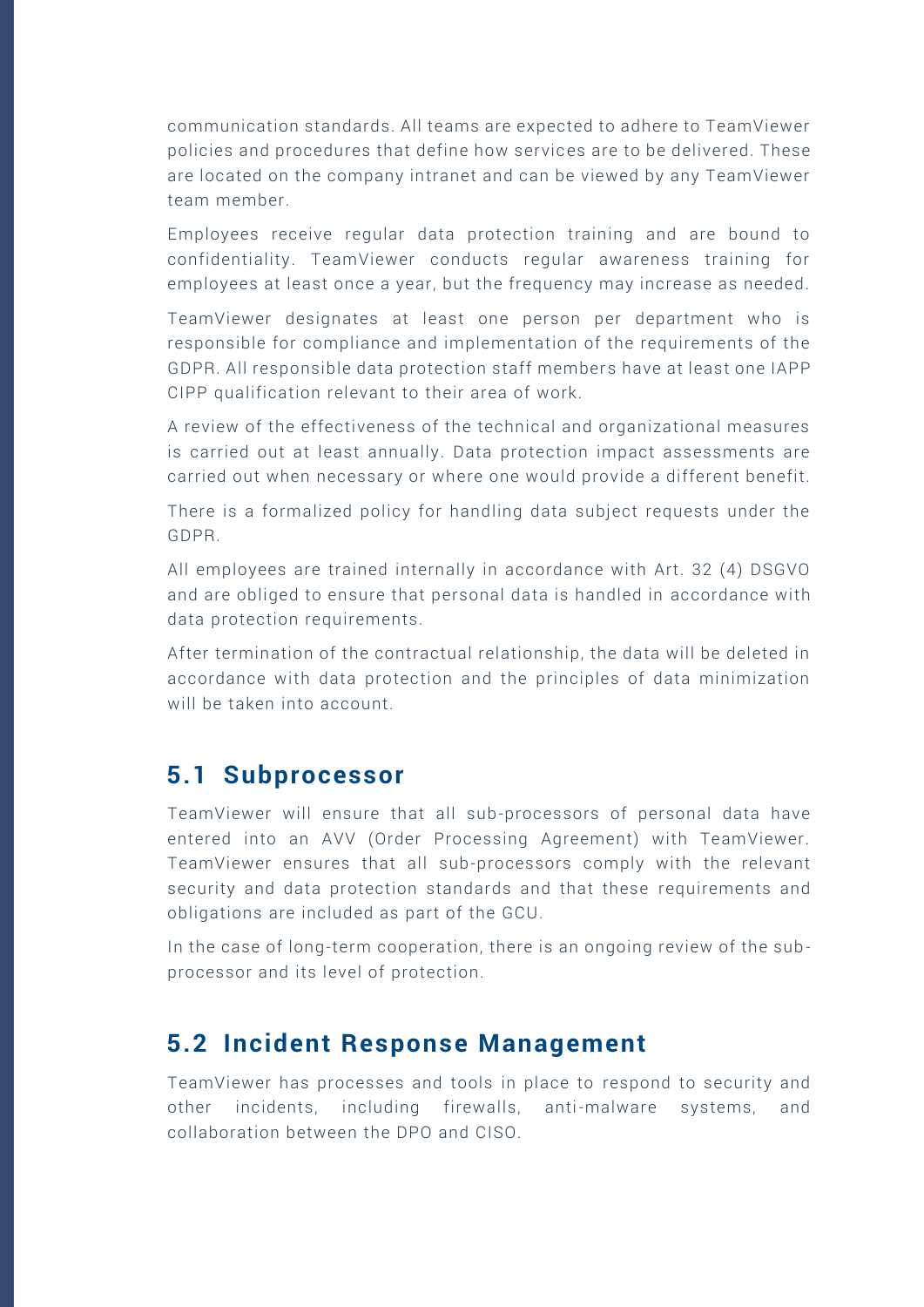There is a documented process for detecting and reporting security incidents/data breaches (particularly with regard to the obligation to notify the supervisory authority) and a documented process for dealing with security incidents. Insofar as data processed on behalf is affected, a process ensures that the incident is immediately reported to the client, i.e., the controller as defined by the GDPR.

Security incidents and data breaches are documented and there is a formal process with assigned responsibilities for follow-up and implementation of any resulting actions.

# <span id="page-10-0"></span>**6 Privacy by Design and Privacy by Default**

Personal data is collected and processed only to the extent necessary for the prescribed purpose. Data subjects have a simple way to exercise their rights.

Data protection principles are already observed during software development. In particular, employees are encouraged and trained to implement technical and organizational measures as part of product development that ensure compliance with the requirements of the GDPR and specifically the rights of data subjects. The software is designed in such a way that the amount of data collected as well as the scope of processing is limited to the extent necessary. Insofar as various settings options exist within the software, the setting in which the smallest possible amount of personal data is processed is always selected in the delivery state.

With respect to change control, TeamViewer maintains documented Software Development Life Cycle (SDLC) policies and procedures to guide personnel in documenting and implementing application and infrastructure changes. Change control procedures include: Change request and initiation processes, documentation requirements, development practices, quality assurance testing requirements, and required approval procedures.

A ticketing system is used to document change control procedures for changes in the application and implementation of new changes.

Quality assurance tests and results are documented and maintained along with the corresponding change request. Development and testing are performed in an environment that is logically separated from the production environment. Management approves changes prior to migration to the production environment and documents these approvals in the ticketing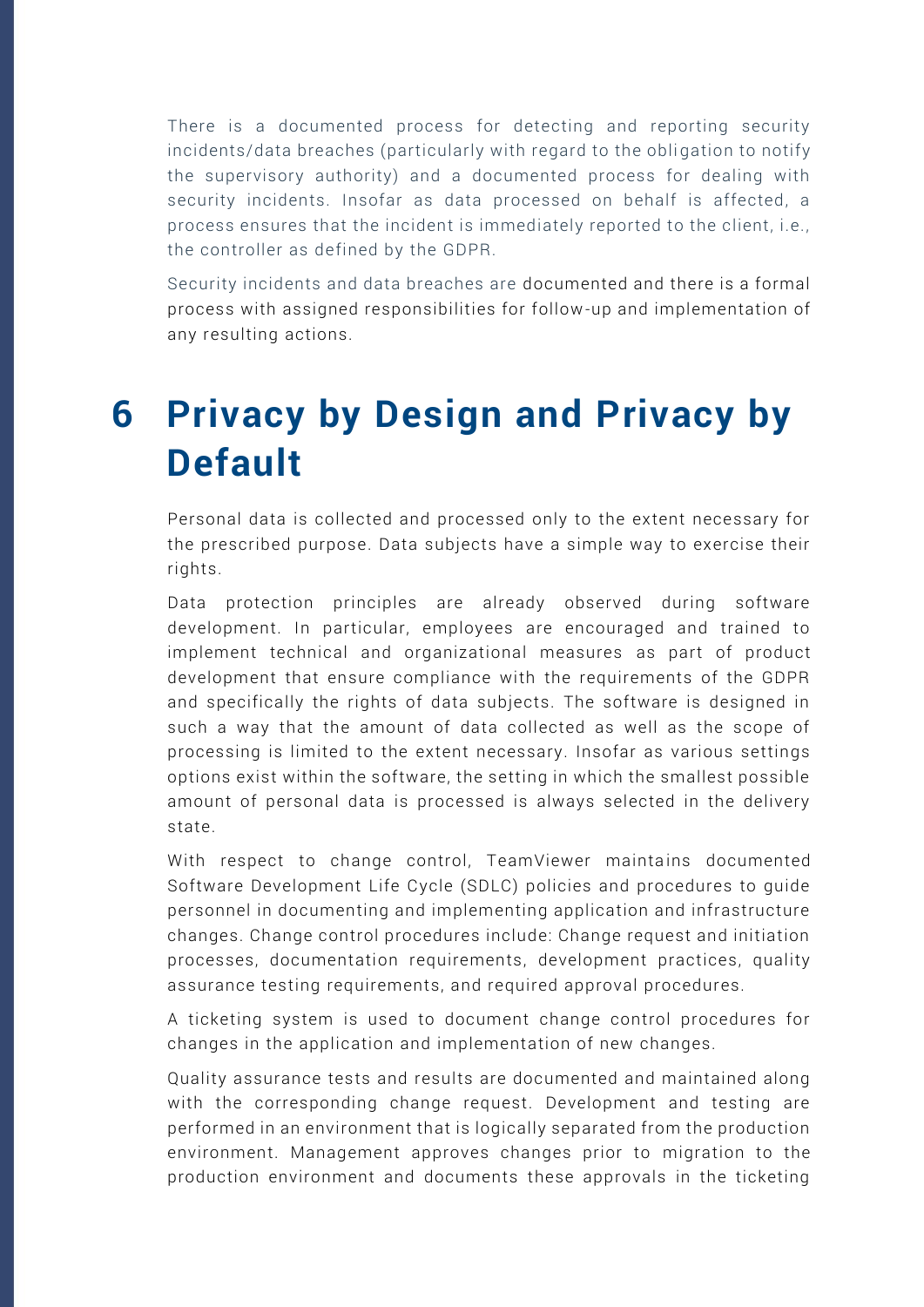system. Version control software is used to manage source code versions and migrate source code through the development process to the production environment. Version control software maintains a history of code changes to support rollback capabilities and tracks changes for developers.

All infrastructure changes to the environment are reviewed and approved by the Change Advisory Board (CAB). The CAB consists of, at a minimum, the Head of "IT Infrastructure", the Head of "Application and Demand Management", a member of the IT Security Team, and the change requestor. This ensures that all changes are reviewed and that the quality of the implementation is maintained.